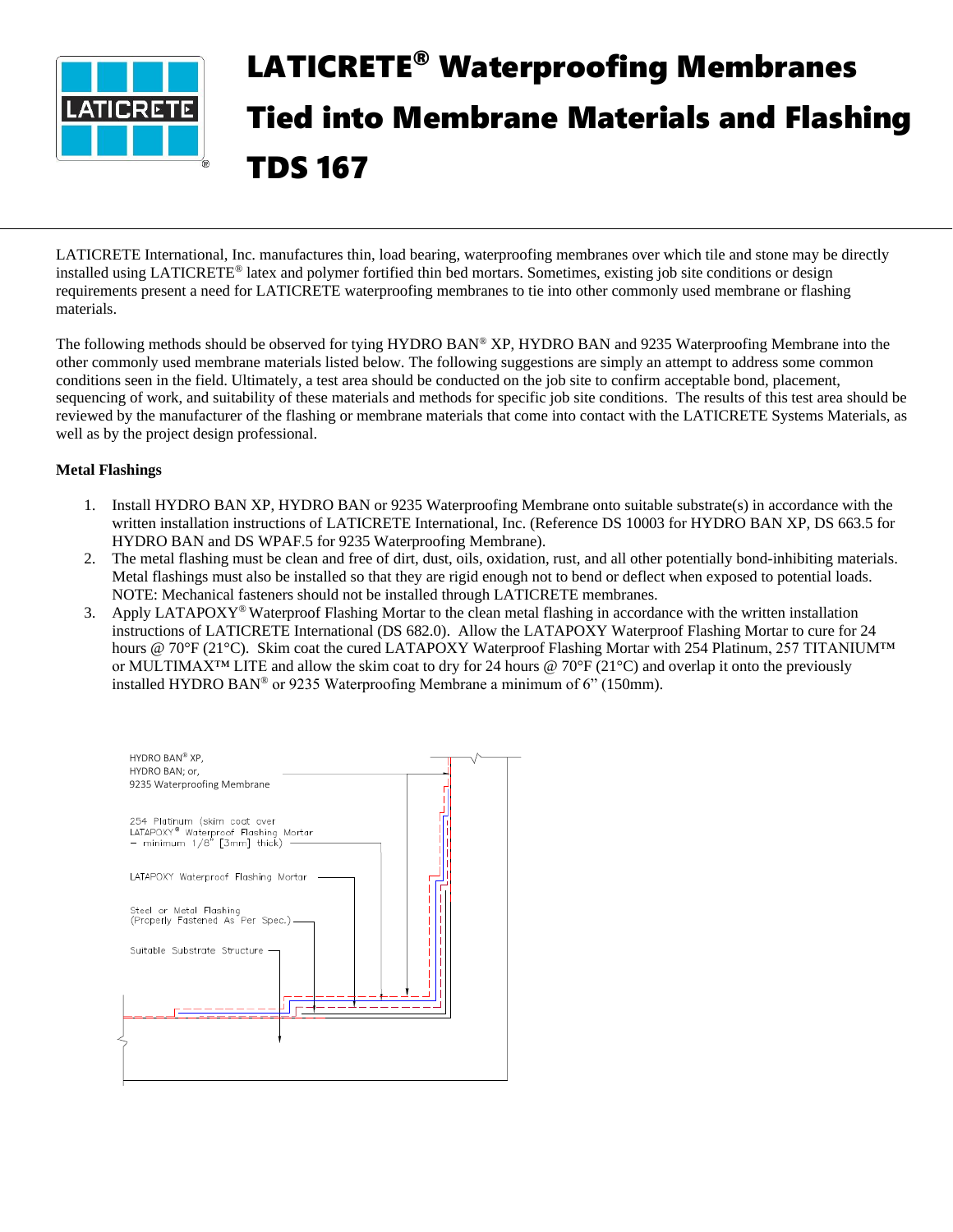### **Neoprene Rubber, Bituminous Waterproofing, Asphaltic Waterproofing Membranes, & Liquid Urethane Waterproofing Membranes**

Neoprene is a synthetic rubber that is known for being very durable and maintaining its physical characteristics over a wide temperature range. It is not generally recommended as a waterproofing membrane and is not a suitable material for the direct bond installation of tile or stone using a thin bed mortar.

Bituminous waterproofing materials are comprised of very sticky organic liquids (Bitumen) that are mixed with fillers, such as sand or limestone, and other polymers that help increase the material's rigidity and tear resistance. This matrix is then used to saturate a "base product" such as polyester, fiber glass, rag fiber, or paper. Bituminous membranes are commonly used as primary waterproofing membranes on roof decks, and they are not suitable for the direct bond installation of tile or stone using a thin bed mortar.

Asphaltic waterproofing membranes are also commonly used as primary waterproofing materials on roof decks and terraces. As asphalt is an oil-based material, these materials are not suitable for the direct bond installation of tile or stone using a thin bed mortar.

Liquid applied urethane waterproofing membranes are typically soft rubbery materials that are usually applied in a minimum thickness of 60 mils (1/16") and may be as thick as 90-125 mils (1/10" – 1/8"). Urethane cures slowly and is relatively soft and tacky after placement. There are also urethane waterproofing membranes that have aggregate broadcast into the urethane while it is curing to help achieve a slip-resistant surface when the membrane will be used as the finished flooring. Neither type of urethane membrane is considered suitable for the direct bond installation of tile or stone using a LATICRETE® thin bed mortar. Please refer to [TDS](https://cdn.laticrete.com/~/media/support-and-downloads/technical-datasheets/tds112.ashx) 112 "Ceramic Tile and Stone over Liquid Urethane Waterproofing Membranes" for more information.

### *IMPORTANT NOTE: It is imperative that the contractor contact the manufacturer of the neoprene, bituminous, asphaltic, or urethane product, which will be used over the LATICRETE membrane to check for compatibility issues when used in conjunction with a latex-based waterproofing and/or anti-facture membrane.*

When the need arises for installing tile or stone over any of the above-mentioned options or membranes, LATICRETE would first recommend using the Plaza & Deck System for exterior areas over occupied spaces or exterior wood framed decks (Refer to LATICRETE DS 290.0 & ES-F103 at [https://laticrete.com/ag\)](https://laticrete.com/ag). In exterior areas not over occupied space and interior areas, an unbonded mortar bed may be installed over these types of membranes (Refer to LATICRETE ES-F111 at [https://laticrete.com/ag\)](https://laticrete.com/ag). In instances where the above mentioned membranes will need to overlap HYDRO BAN® XP, HYDRO BAN or 9235 Waterproofing Membrane, the following suggestions may be observed. For the applicable LATICRETE warranty in these instances, refer to LATICRETE DS 230.13.

- 1. Check with the manufacturer of the neoprene, bituminous, asphaltic, or urethane membrane for compatibility with a latexbased waterproofing membrane.
- 2. Install HYDRO BAN XP, HYDRO BAN or 9235 Waterproofing Membrane on suitable substrates in accordance with the written installation instructions of LATICRETE International (Reference DS 10003 for HYDRO BAN XP DS 663.5 for HYDRO BAN and DS WPAF.5 for 9235 Waterproofing Membrane).
- 3. Allow HYDRO BAN XP, HYDRO BAN or 9235 Waterproofing Membrane to cure until the last liquid coat is dry to the touch; typically, three to four hours at  $70^{\circ}$  F (21 $^{\circ}$  C).
- 4. Next, apply a continuous "skim-coat" of LATICRETE polymer fortified thin bed mortar (e.g. 254 Platinum, 257 TITANIUM™, MULTIMAX™ LITE, etc…) that is no less than 1/16" (1.5 mm) thick. Allow this skim-coat to cure for a minimum of 24 hours at  $70^{\circ}$  F (21° C).
- 5. Finally, install the neoprene, bitumen, asphaltic, or urethane membrane in accordance with the respective manufacturer's written installation instructions. Follow their requirements for the minimum distance that the seams must overlap.

## **Chlorinated Polyethylene (CPE) and Polyvinyl Chloride (PVC) Waterproofing Membranes**

Note: These types of membranes are most commonly associated as being shower pan liners. They can have a smooth finish, as many of the ones used as shower pan liners often do, or they can have an integral bonding fleece on both sides to help facilitate the bond of thin bed mortars. The smooth surface types are not suitable for the direct application of LATICRETE membranes or thin bed mortars; however, in instances where CPE or PVC membranes with integral bonding fleece will need to overlap HYDRO BAN XP, HYDRO BAN or 9235 Waterproofing Membrane, the following suggestions may be observed.

- 1. Install HYDRO BAN XP, HYDRO BAN or 9235 Waterproofing Membrane on suitable substrates in accordance with the written installation instructions of LATICRETE International (Reference DS 10003 for HYDRO BAN XP, DS 663.5 for HYDRO BAN and DS WPAF.5 for 9235 Waterproofing Membrane).
- 2. Allow HYDRO BAN XP, HYDRO BAN or 9235 Waterproofing Membrane to cure until the last liquid coat is dry to the touch. Refer to the LATICRETE Product Data Sheet for 9235 Waterproofing Membrane (DS 236.0), HYDRO BAN (DS 663.0) or HYDRO BAN XP (DS 36642) for approximate cure times.